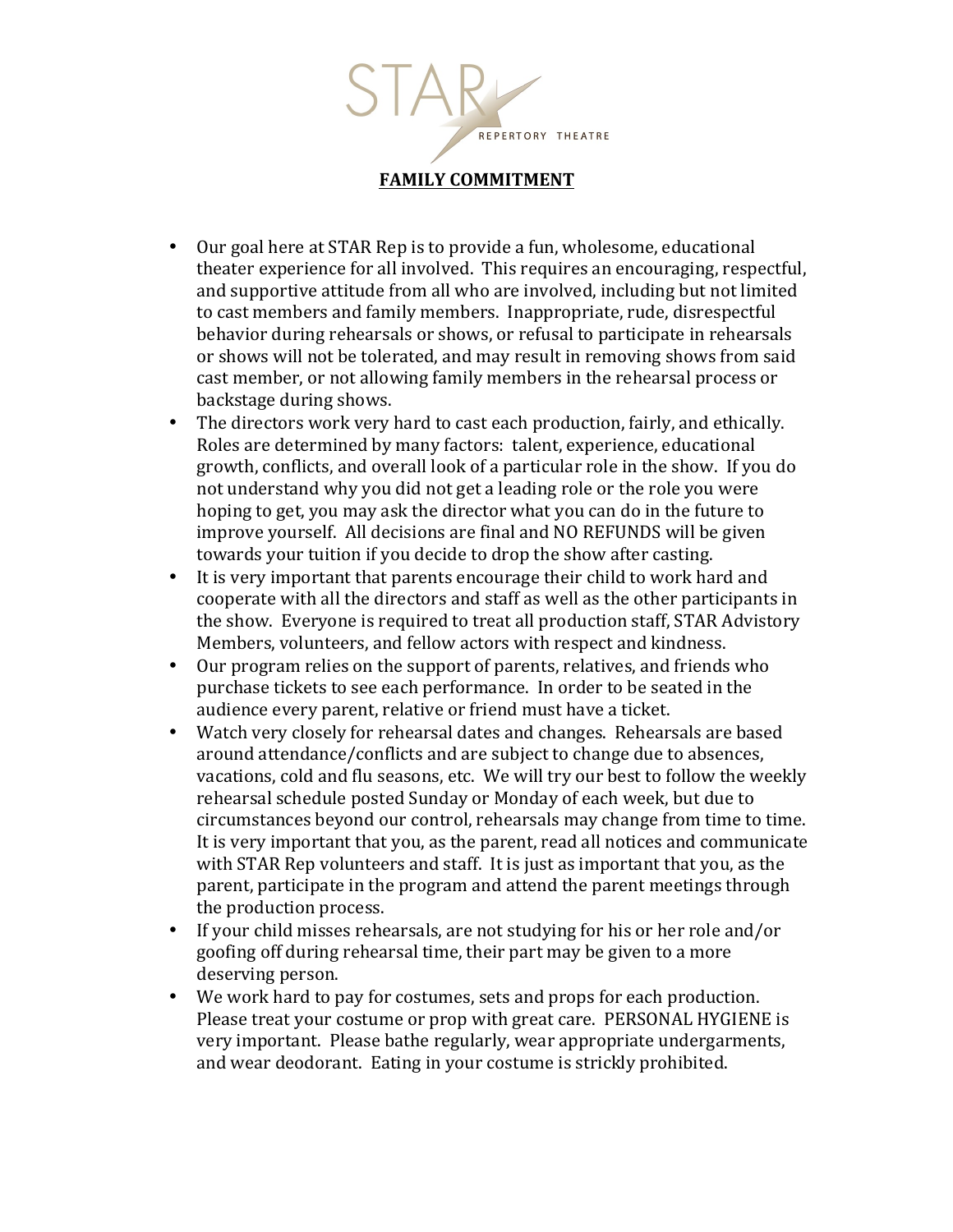## **STAR Rep Discipline Policy Statement**

These simple rules will ensure that every cast member or family member has a safe and successful learning experience:

- Respect the rights and feelings of all people in each production.
- Be respectful towards and follow directions of all production staff, STAR Advisory Members, volunteers, etc.
- Keep hands, arms, and legs to yourself. No fighting, running, or roughhousing is allowed. Hitting, fighting, or threatening to harm someone else will not be tolerated. If that happens your parents will be informed, and in some cases the proper authorities will be notified.
- You are not allowed to leave the building during rehearsals at any time. If you leave the building during rehearsals, without strict permission from a STAR Advisory Member, your parents will be contacted and your role may be recast.
- Vandalism, theft, or destruction of any STAR Rep equipment and/or property will not be tolerated. Any vandalism, theft, or destruction of any STAR Rep equipment and/or property will result in the replacement or reimbursement to STAR Rep for any and all damages.
- Vandalism, theft, or destruction of any personal property to any cast member will not be tolerated. If that happens your parents will be informed, and in some cases the proper authorities will be notified.

## **Parent/Guardian Commitment**

- Should a parent have any personal issues with a cast member or their family member, each parent will place the emotional and physical well being of each cast member in the production ahead of said personal issues. Each parent will NOT directly approach any child, children, parent, family member, either in the cast or involved in the production, or attempt to resolve any issues themselves. Said parent must contact/approach Scott or Meredith Kolod, or Renee Berg if said issues or concerns arise immediately.
- Foul language is NEVER permitted in front of any child, children, production staff, volunteer staff, STAR Advisory Members, etc. Said language will result in the immediate removal of the parent, cast member, or family member from the STAR Rep Building or production venue.
- Each parent will help STAR Rep maintain a safe and healthy environment. Each parent will not send their child to rehearsal/production sick until they are 24 hours fever-free without medication and/or 24 hours without vomiting or diarrhea.
- Each parent and child understands that the STAR Rep building is a smokefree, drug-free, and vape free environment.
- Each parent will remember that the production is intended to be an enjoyable experience for all cast and their families, and that each cast member regardless of how big or small their role is is an integral part of the success of each production.
- Each parent, child, and family members are asked to treat other cast members, production team, STAR Advisory Members, and volunteers with